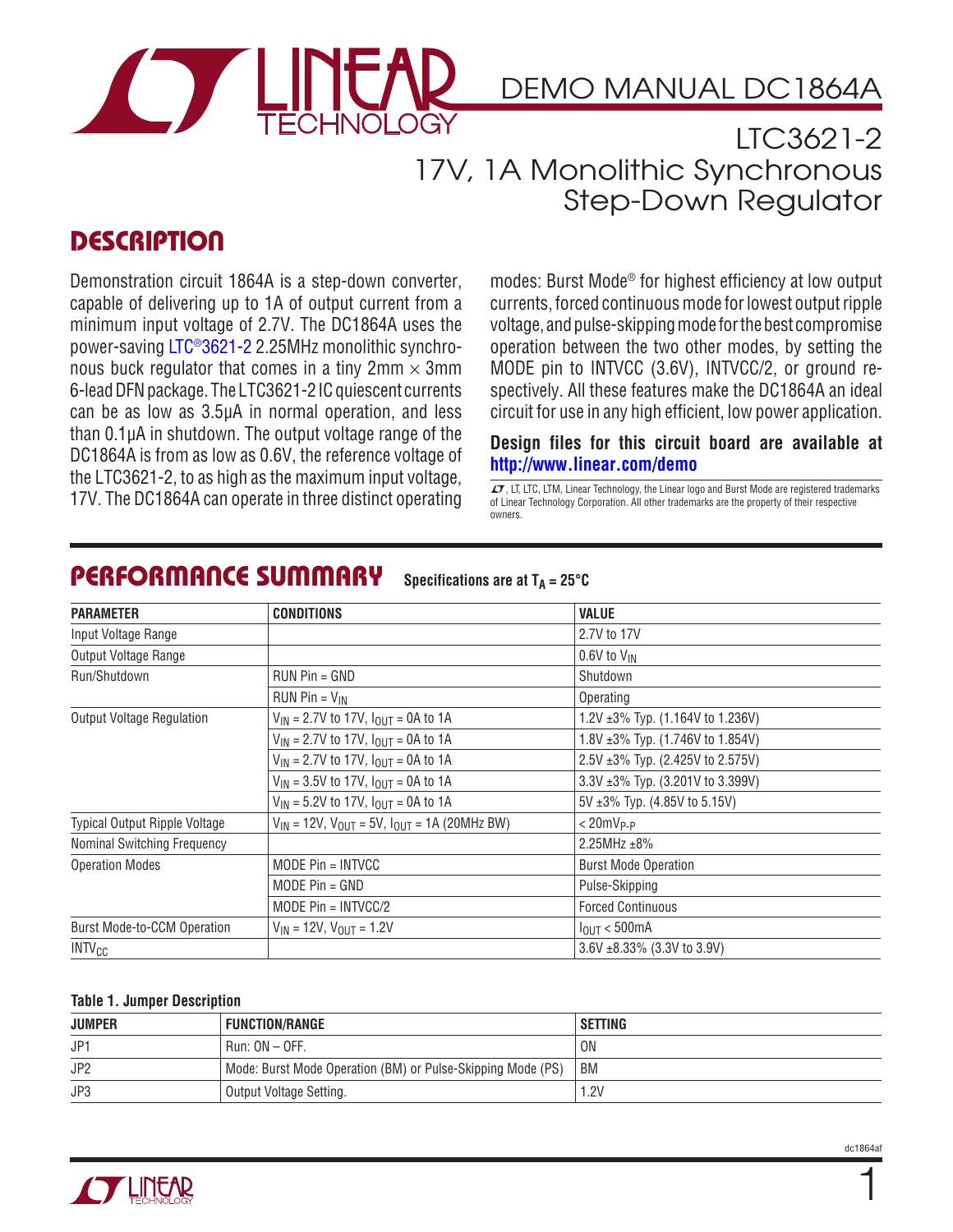Demonstration circuit 1864 is easy to set up to evaluate the performance of the LTC3621-2. For proper measurement equipment configuration, set up the circuit according to the diagram in Figure 1. Before proceeding to test, check that the shunts are inserted into the correct locations: 1.2V position of the output voltage header JP3, into the BM (Burst Mode operation) position of MODE header JP2, and into the ON position of RUN header JP1.

When measuring the input or output voltage ripple, care must be taken to avoid a long ground lead on the oscilloscope probe. Measure the input or output voltage ripple by touching the probe tip directly across the VIN or VOUT and GND terminals. See Figure 2 for proper scope probe measurement technique.

With the DC1864 set up according to the proper measurement configuration and equipment in Figure 1, apply 5V at VIN (Do not hot-plug VIN or increase VIN over the rated maximum supply voltage of 17V, or the part may be damaged.). Measure  $V_{\text{OUT}}$ ; it should read 1.2V. (If desired, the quiescent current of the circuit can be monitored now by swapping the shunt in header JP1 into the OFF position.) The output voltage should be regulating. Draw 500mA out of the output and measure  $V_{\text{OUT}}$  — it should measure 1.2V ±2% (1.176V to 1.224V). Verify the switching frequency is between 1.8MHz and 2.6MHz  $(t = 55$ ns and 38ns), and that the switch node waveform is rectangular in shape.

Vary the input voltage from 2.7V to 17V and the load current from 0 to 1A.  $V_{OIII}$  should regulate around 1.2V  $\pm 3\%$ (1.164V to 1.236V). Measure the output ripple voltage; it should measure less than 20mV AC.

Set the input voltage to 12V and the output current to than 100mA. Observe the Burst Mode operation at the switch node (the pad of the inductor opposite from the output), and measure the output ripple voltage. It should measure less than 100mV. Change the shunt position on the MODE header from BM to PS (pulse-skipping mode) and observe the voltage waveform at the switch pins. To achieve forced continuous operation, insert two 100k resistors at the pads for R1 and R2. These resistors develop a voltage of  $INTV<sub>CC</sub>/2$  at the MODE pin, which is the voltage setting for forced continuous operation.

Insert the JP1 shunt into the OFF position and move the shunt in the 1.2V output JP3 header into any of the remaining output voltage option headers: 1.8V (JP4), 2.5V (JP5), 3.3V (JP6) or 5V (JP7). Just as in the 1.2V  $V_{OIII}$ test, the output voltage should read  $V_{\text{OUT}}$   $\pm$ 2% tolerance under static line and load conditions and  $\pm 1\%$  tolerance under dynamic line and load conditions (±3% total). Also, the circuit switch operation in Burst or pulse-skipping mode operation will remain the same. There is an extra output voltage header, JP8, to allow the user to easily set the output to their desired value

When finished, turn off the circuit by inserting the shunt in header JP1 into the OFF position.



dc1864af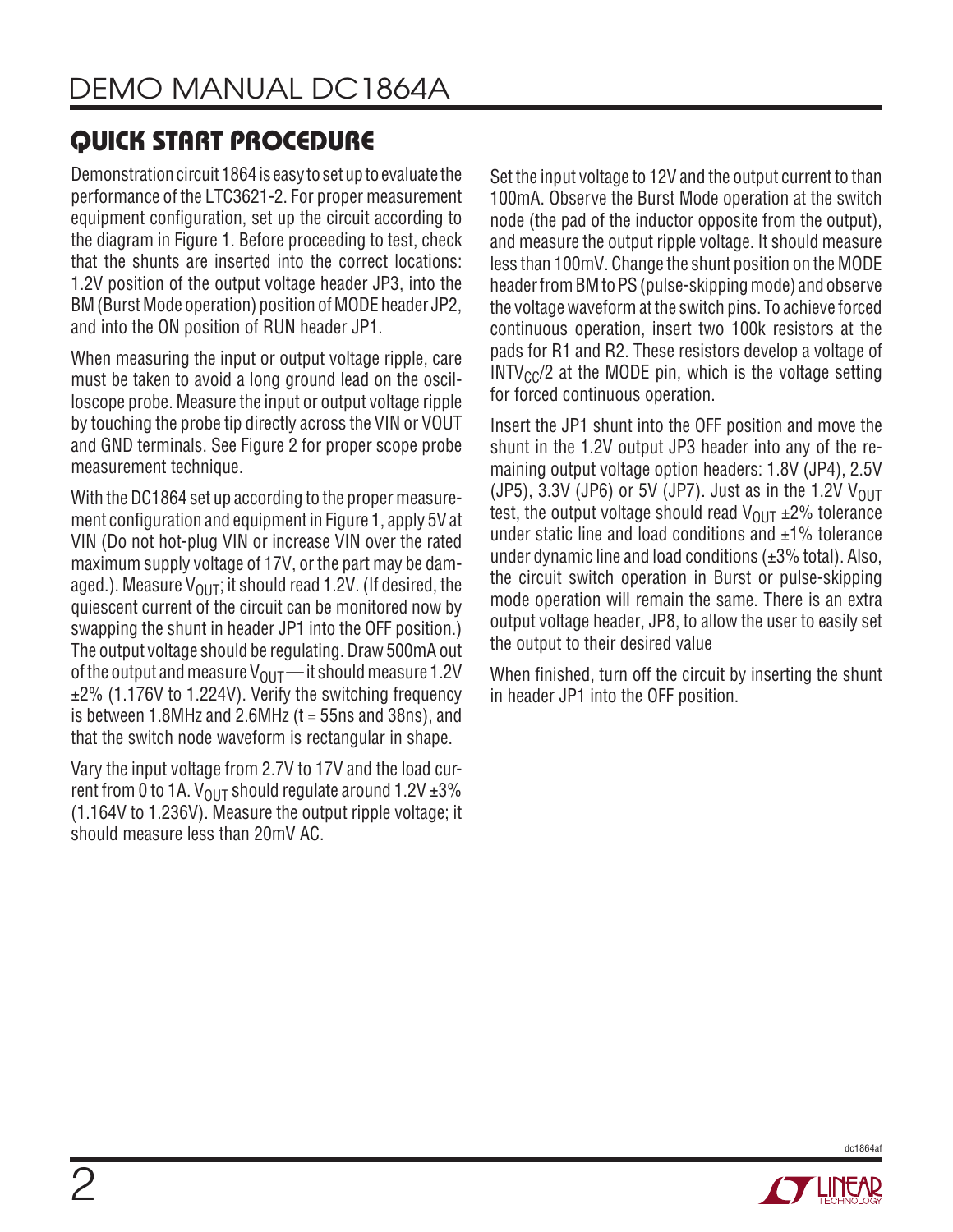

**Figure 1. Proper Equipment Measurement Setup**



**Figure 2. Measuring Input or Output Ripple**

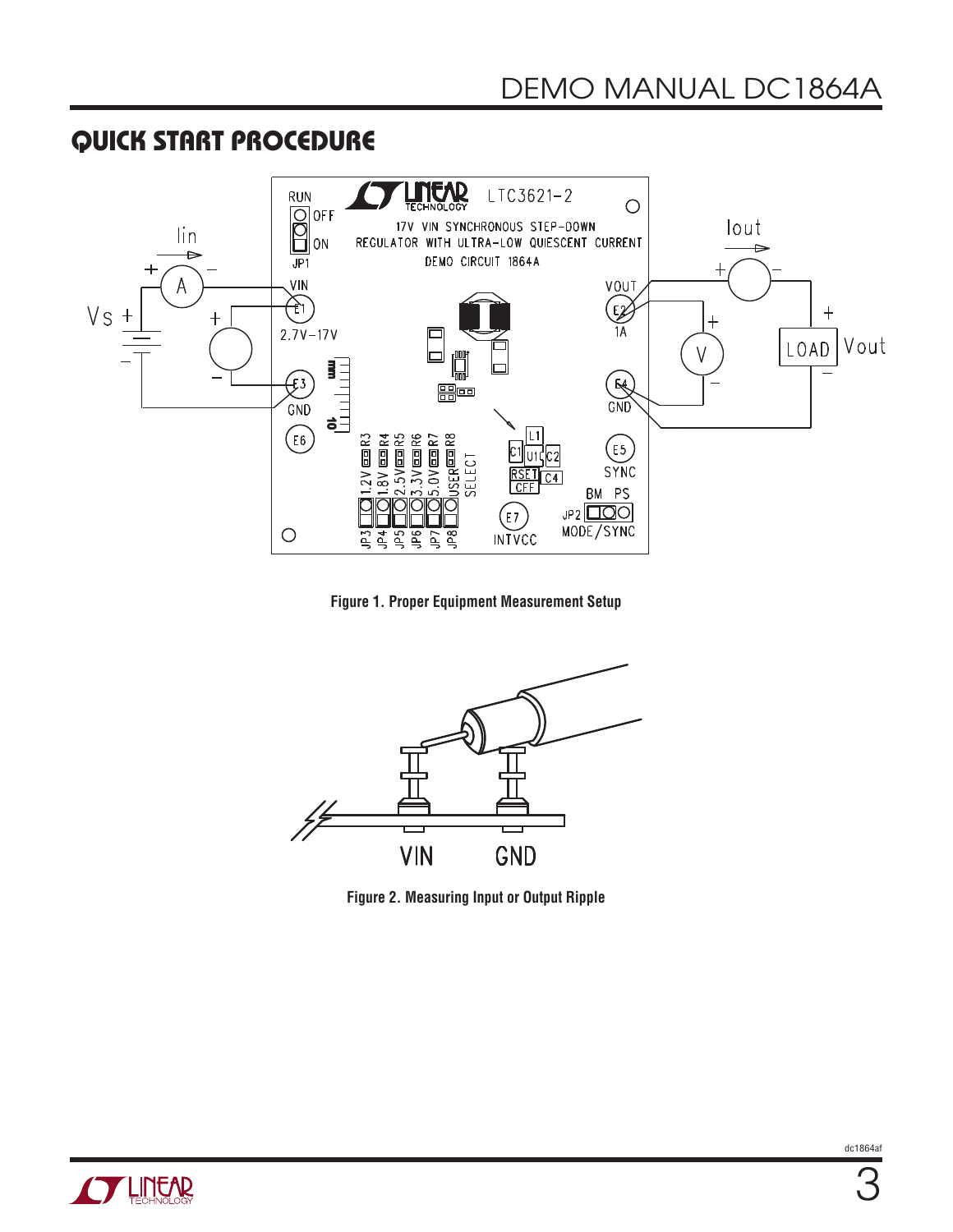

**Figure 3. Load Step Response**











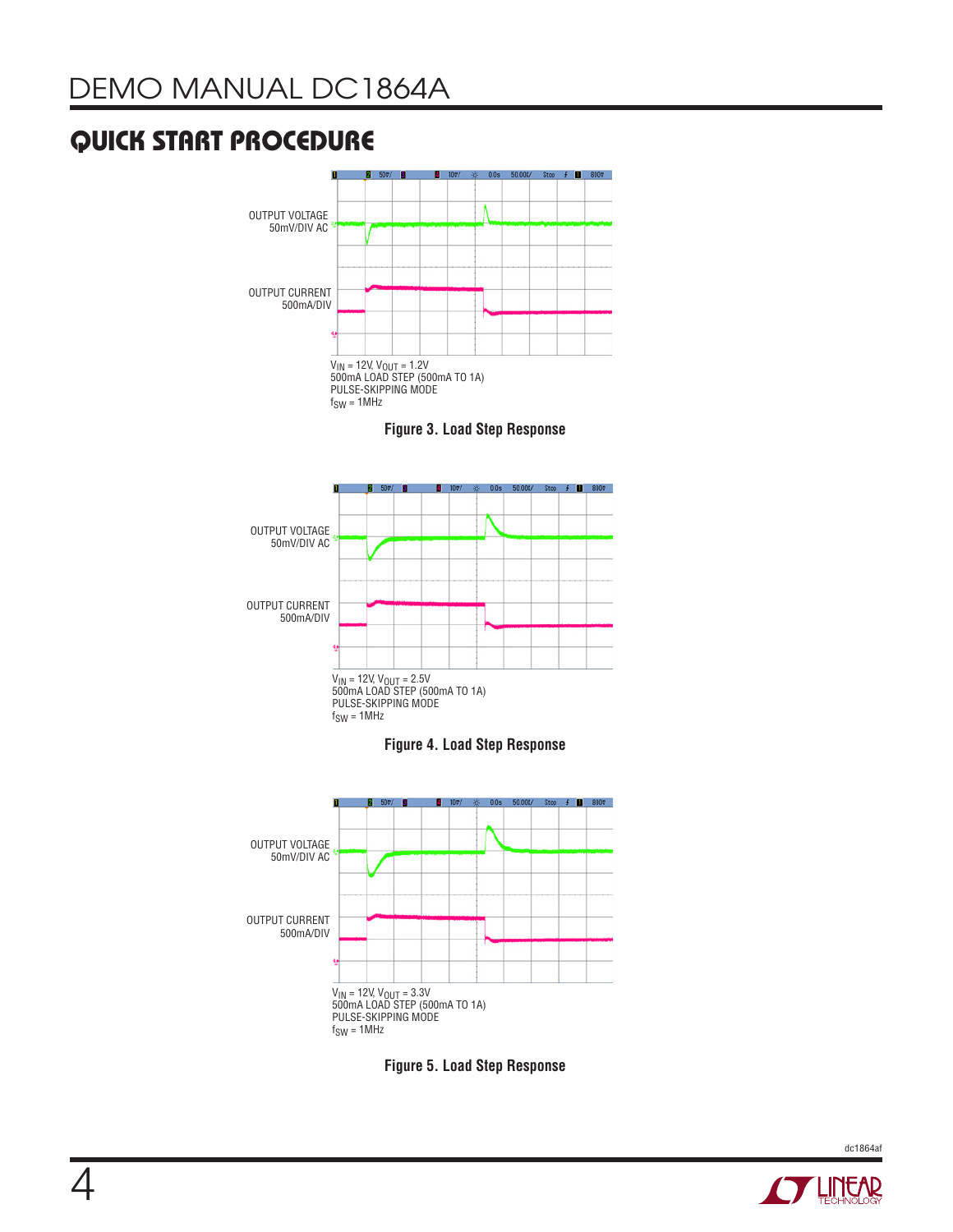

**Figure 6. Load Step Response**



**Figure 7. Circuit Efficiency**

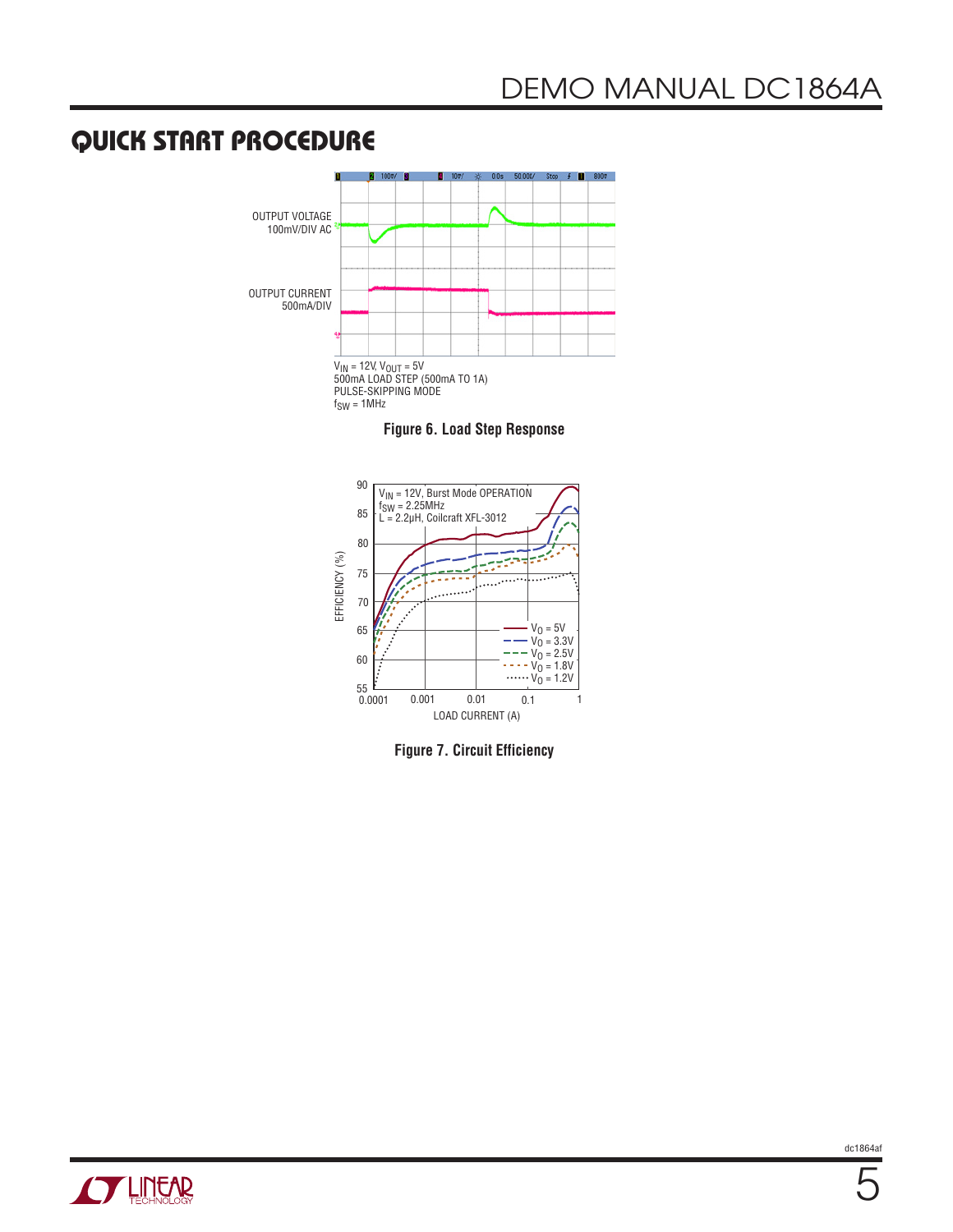# DEMO MANUAL DC1864A

## PARTS LIST

| <b>ITEM</b>                                     | QTY          | <b>REFERENCE</b>                  | <b>PART DESCRIPTION</b>                  | <b>MANUFACTURER/PART NUMBER</b>   |  |  |
|-------------------------------------------------|--------------|-----------------------------------|------------------------------------------|-----------------------------------|--|--|
| <b>Required Circuit Components</b>              |              |                                   |                                          |                                   |  |  |
|                                                 | 1            | CFF                               | CAP., X7R, 22pF, 50V, 0402               | AVX 04025A220KAT                  |  |  |
| $\overline{2}$                                  |              | C1                                | CAP., X5R, 10µF, 25V, 10%, 1206          | AVX 12063D106KAT                  |  |  |
| 3                                               | 2            | C <sub>2</sub> , C <sub>3</sub>   | CAP., X5R, 22µF, 25V, 10%, 1206          | AVX 12063D226KAT                  |  |  |
| 4                                               | 1            | C <sub>4</sub>                    | CAP., X5R, 1µF, 6.3V, 20%, 0402          | TDK, C1005X5R0J105M               |  |  |
| 5                                               | 1            | L1                                | IND, FIXED INDUCTOR, 2.2µH               | COILCRAFT., XFL3012-222MEB        |  |  |
| 6                                               | 2            | R <sub>3</sub> , R <sub>SET</sub> | RES., CHIP, 619k, 1%, 0402               | VISHAY CRCW0402619KFKED           |  |  |
| $\overline{7}$                                  | 1            | U1                                | LTC3621EDCB-2, 6-LEAD DFN PACKAGE        | LINEAR TECH., LTC3621EDCB-2#PBF   |  |  |
| <b>Additional Demo Board Circuit Components</b> |              |                                   |                                          |                                   |  |  |
|                                                 | 1.           | C <sub>1</sub> A                  | CAP., X5R, 8.2µF 20V, SIZE B2, 3528-7343 | SANYO, 20TQC8R2M                  |  |  |
| $\overline{2}$                                  | $\mathbf{0}$ | R1, R2 OPT                        | RES., CHIP, 0402                         |                                   |  |  |
| 3                                               | 1            | R <sub>4</sub>                    | RES., CHIP, 309k, 1%, 0402               | VISHAY CRCW0402309KFKED           |  |  |
| 4                                               | 1            | R <sub>5</sub>                    | RES., CHIP, 196k, 1%, 0402               | VISHAY CRCW0402196KFKED           |  |  |
| 5                                               |              | R <sub>6</sub>                    | RES., CHIP, 137k, 1%, 0402               | VISHAY CRCW0402137KFKED           |  |  |
| 6                                               | 1            | R <sub>7</sub>                    | RES., CHIP, 84.5k, 1%, 0402              | VISHAY CRCW040284K5FKED           |  |  |
| $\overline{7}$                                  | $\mathbf{0}$ | R8 OPT                            | RES., CHIP, 0402                         |                                   |  |  |
| <b>Hardware</b>                                 |              |                                   |                                          |                                   |  |  |
|                                                 | 8            | E1-E8                             | TESTPOINT, TURRET, 0.095"                | MILL-MAX, 2501-2-00-80-00-00-07-0 |  |  |
| $\overline{2}$                                  | 2            | JP1, JP2                          | 2MM SINGLE ROW HEADER, 3-PIN             | SULLINS, NRPN031PAEN-RC           |  |  |
| 3                                               | 6            | JP3-JP8                           | 2MM SINGLE ROW HEADER, 2-PIN             | SULLINS, NRPN021PAEN-RC           |  |  |
| 4                                               | 3            | JP1-JP3                           | SHUNT,                                   | SAMTEC, 2SN-BK-G                  |  |  |



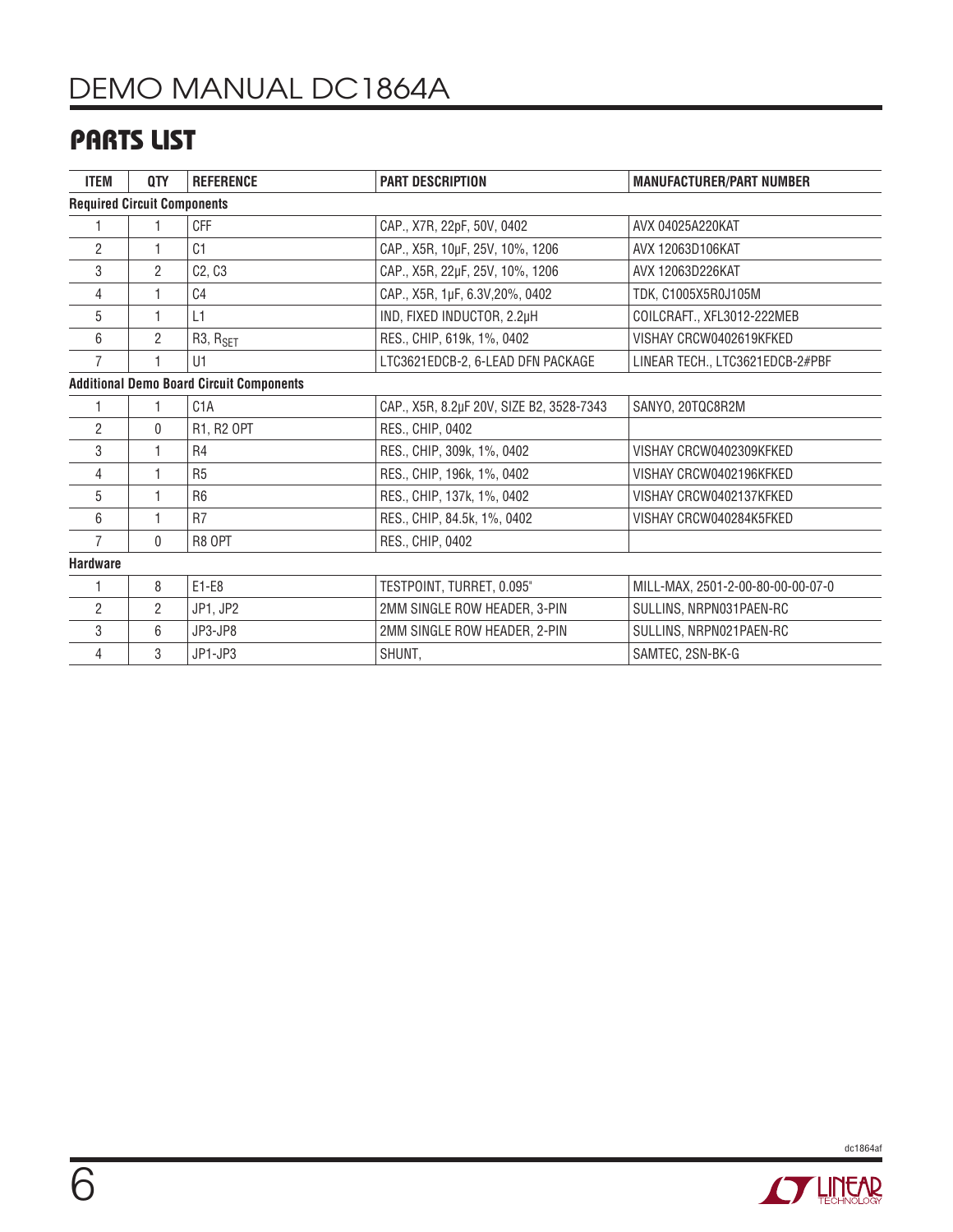#### SCHEMATIC DIAGRAM





Information furnished by Linear Technology Corporation is believed to be accurate and reliable. However, no responsibility is assumed for its use. Linear Technology Corporation makes no representation that the interconnection of its circuits as described herein will not infringe on existing patent rights. dc1864af

7